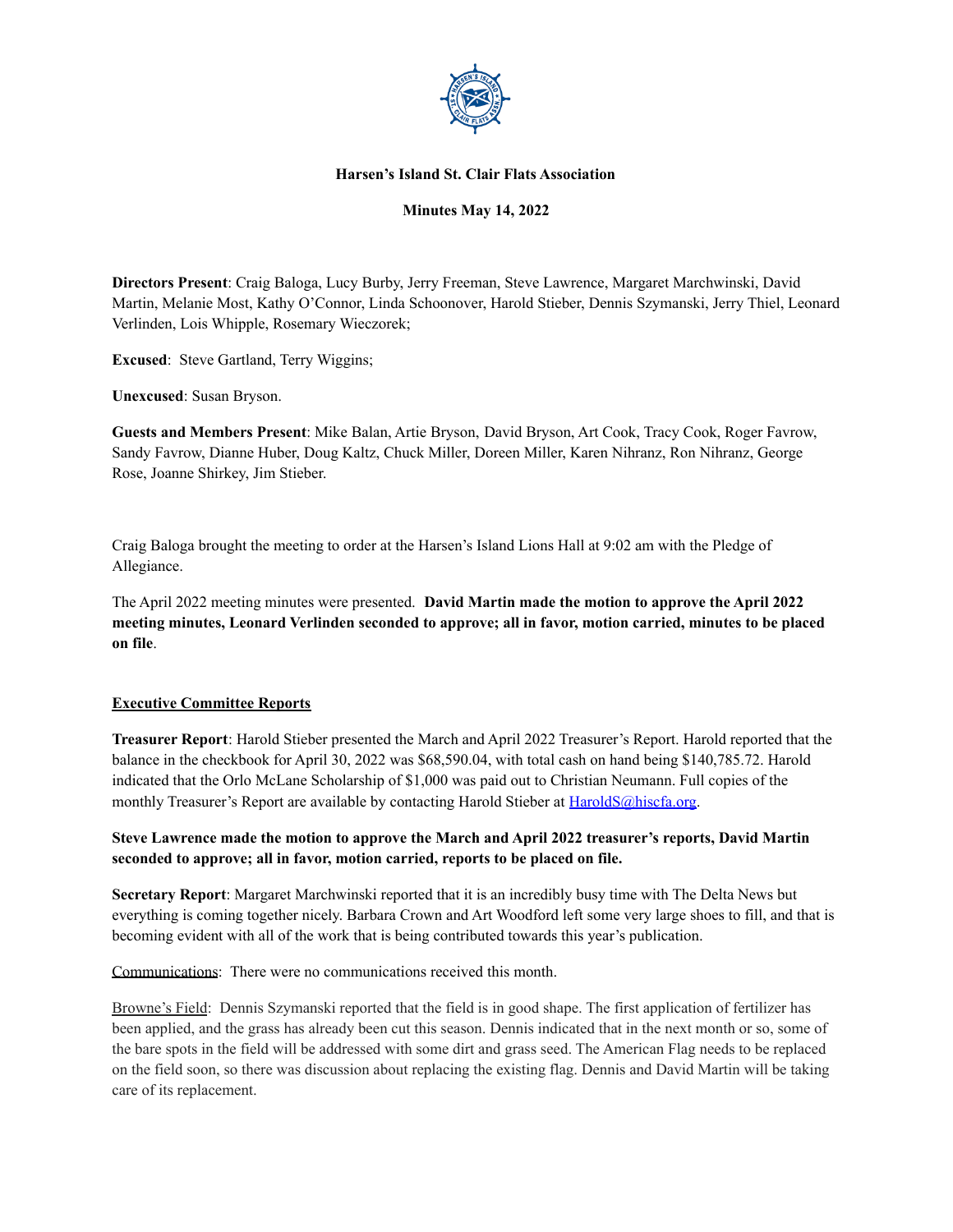

Government Affairs: Lois Whipple reported that the water level is down from the record highs in 2020.

**Guest Speaker, Clay Township Supervisor Artie Bryson**: Road paving on the Island will be taking place shortly. Middle Channel Drive, Bates Hwy, Middle Channel Drive, and Golf Course Road will all receive an update. The North Channel West special assessment will also get some attention. Crews will be hauling stone on the gravel roads as well. The water main project for a second feed of water to the Island is still in the planning stages. Supervisor Bryson requested \$2.5M for this project and he's pretty confident it will make it to committee but can't be certain about how much will actually be awarded at this time. Clay Days was a huge success last weekend. The Music in the Park series will begin June 17th at Browne's Field. There will be a public hearing on Tuesday at 6pm about the proposed beach park. There are several cases of blight that have been reported to the township and the offices are working through those. Several complaints have come in about blight at the ferry on the mainland, but Champion Auto Ferry (CAF) has open permits to work through so the material storage is justified. CAF has an appointment next week to discuss the terms of the permit and a date when it must be cleaned up. The Nature Park wetland delineation was completed last week, and the township is working with EGLE on the design for the park. The next step is to go after grants for this park; approximately \$300k is being targeted to support this project. The phragmites program is on hold due to lack of availability of chemicals to spray. Culvert work on the North Channel is also taking place. Joe Morrison asked about Columbine Road near his home where the road has crumbled. Supervisor Bryson indicated he is in discussion with MDOT about that public road M-154 along with an extended shoulder for bicycles. Island Cleanup will be the second weekend in June this year, in alignment with Clay Township and also Algonac as well.

**Guest Speaker, Clay Township Fire Chief George Rose**: During the month of March, Chief Rose attended three meetings; the St. Clair Flats Association on Harsens Island, the St. Clair County Fire Chief's Association, and TRI-EMS held a meeting with the downriver Fire Chiefs.

A CPR Class was held at the Harsens Island Lions Hall with about eleven residents in attendance.

Fire Boat #2 was put into the water and is in service. Chief Rose indicated he had to replace three batteries in Eng#4 as they were 10 years old. Engine #4 is now on the mainland and in service. For next year's budget he would like to replace some of the older equipment on Engine #4 such as nozzles, hose, and RIT equipment.

Chief Rose demonstrated the new LUKAS machine and how it does chest compressions. This unit is available at the Island Fire Station.

# **UNFINISHED BUSINESS**

- *● Grant Update:* Jane Mount indicated that on May 7th, 2022 a grant was submitted to Ralph C. Wilson Foundation and was confirmed as received. A total of \$430,000 was requested from this foundation and the Association is excited to hear back from them soon. The scope of the grant was all things related to Browne's Field (walking path, restrooms, building/headquarters for the HISCFA, etc.).
- *● Committee List:* There have been a lot of shuffling around of persons on the committees to backfill persons who have left the Association. There will be some meetings taking place this month to get organized for this year's events.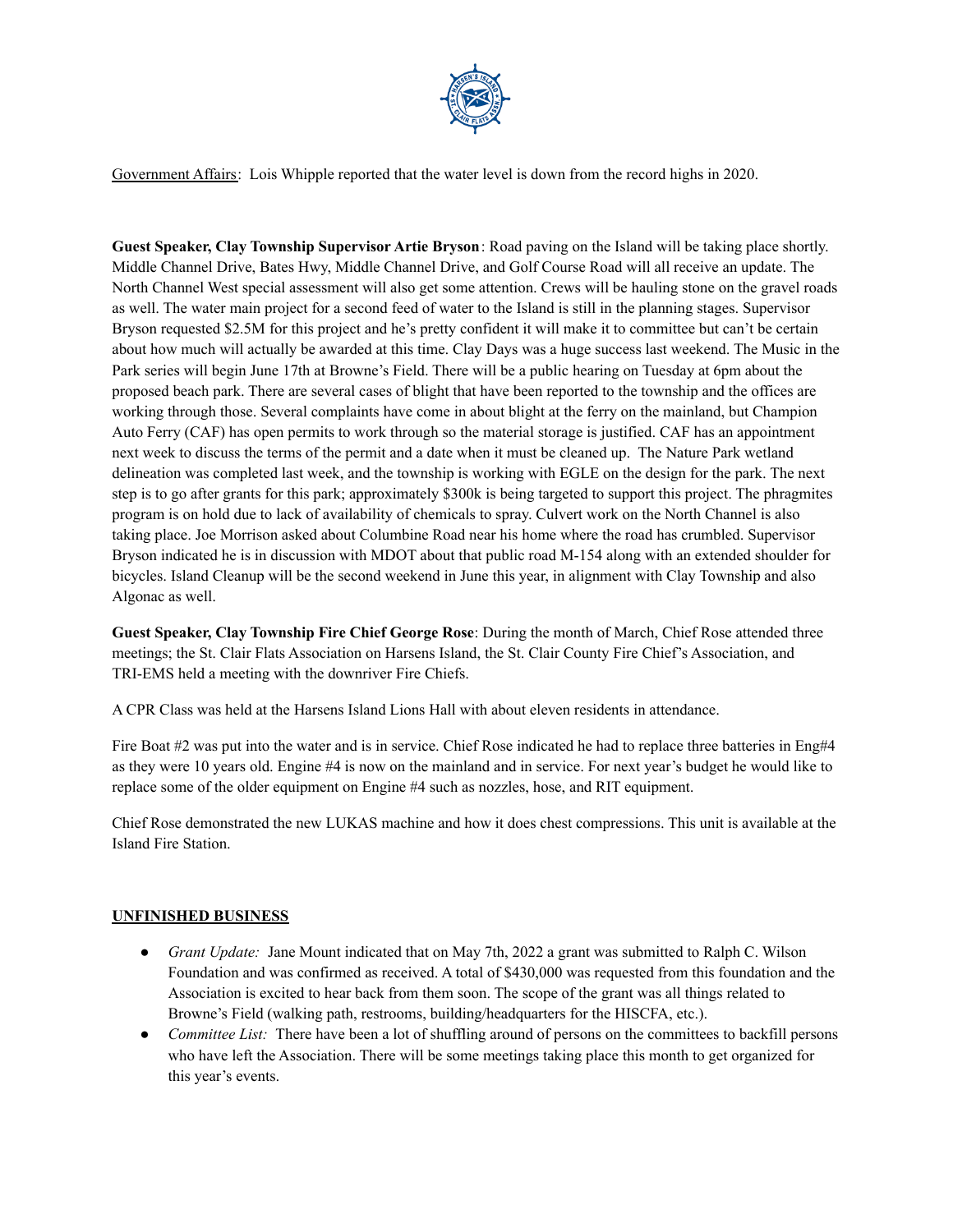

- *● Car Show:* Trophies have been ordered and purchased. Jerry Thiel has been advocating for donations from various local businesses. Craig Baloga indicated he is submitting sponsorship information from General Motors. Action Auto of Algonac is sponsoring trophies again for the fifth year in a row. David Martin indicated he has arranged the portable toilets to be made available for the events this summer. The date for this year's Car Show event is July 16, 2022 from 9am-4pm. Applications are available at the website: <https://harsensislandcarshow.weebly.com/>.
- *Nex-Trex Benches:* At the March meeting, Jane Mount indicated that it is possible to partner with Trex: they have a program where you can get a large box(es) and if you collect 500 lbs of plastic films (boat shrink wrap, plastic bags, etc.) over 6 months, you can get a free park bench. The boxes are picked up on a monthly basis. Tashmoo Marina offered to collect the shrink wrap from their location towards this cause. Three of these boxes have been received and placed at Tashmoo Marina. This adds up quickly with used shrinkwrap and can ultimately provide a choice of a few different styles of bench. It is our responsibility to take the boxes off the Island and drop at a predetermined location on the mainland. The cycle of collection is six months.
- *Road Cleanup:* This year's events were a huge success again this year. Many bags of trash and even some tires were pulled from the water's edge.

### **NEW BUSINESS**

- *Island Walking Path Proposal:* Island resident Chuck Miller presented his proposal for a walking path around the Island, specifically on the dykes in the DNR area. Chuck had a conversation with local DNR representative John Darling to propose a non-motorized (walking-only) path, modeled after the one at St. John's Marsh. There would possibly be two foot bridges to access the dyke from the two DNR fishing/parking areas along M-154 near the South Channel / Bates Cut. The proposed path would need to be backed by the HISCFA to support Chuck (a citizen) in the event a grant would be needed to support this project for the benefit of any persons utilizing the natural resources of the area. This would be on the South Channel side of the dykes only at this time (not the Middle Channel side), and Chuck committed to assisting with phragmite control along one side of the dyke. Chuck is asking for a letter of support from the HISCFA for this endeavor. **Jerry Thiel made a motion for the HISCFA to write a letter of support for this effort, Steve Lawrence seconded; All in favor, motion carried**. Craig Baloga offered to draft the letter and the Executive Board will work on it together prior to its official submission.
- *● Art Cook Marine Expansion:* Art Cook would like to put an addition on their building, and the township requires a 50-foot setback. The building sits on the property line and with the ordinance the way that it is written, it currently does not comply with the 50-foot setback. Art Cook Marine Service is asking for a variance of a 3-foot setback in order to accomplish their desire to expand out from the back of the building toward the Krispin Drain area. A schematic of the proposal was submitted and can be seen in the Appendix of this document. **Steve Lawrence made a motion to approve the variance of a 3-foot setback on the Browne's Field adjacent property, Linda Schoonover seconded. All in favor, motion carried.**
- *Field Day Raf le Prizes and volunteers*: Discussion took place with respect to the prizes for 2022 Field Day. Jerry Thiel suggested reaching out to local businesses for donations for prizes so that the HISCFA benefits directly instead of handing out a cash prize(s). **Steve Lawrence made a motion to approve the proposed** raffle prizes for 2022 Field Day in the amount of \$750 for first prize, \$400 for second prize, and a **book of ferry tickets (value = \$200) for third prize; David Martin seconded. All in favor; motion carried.**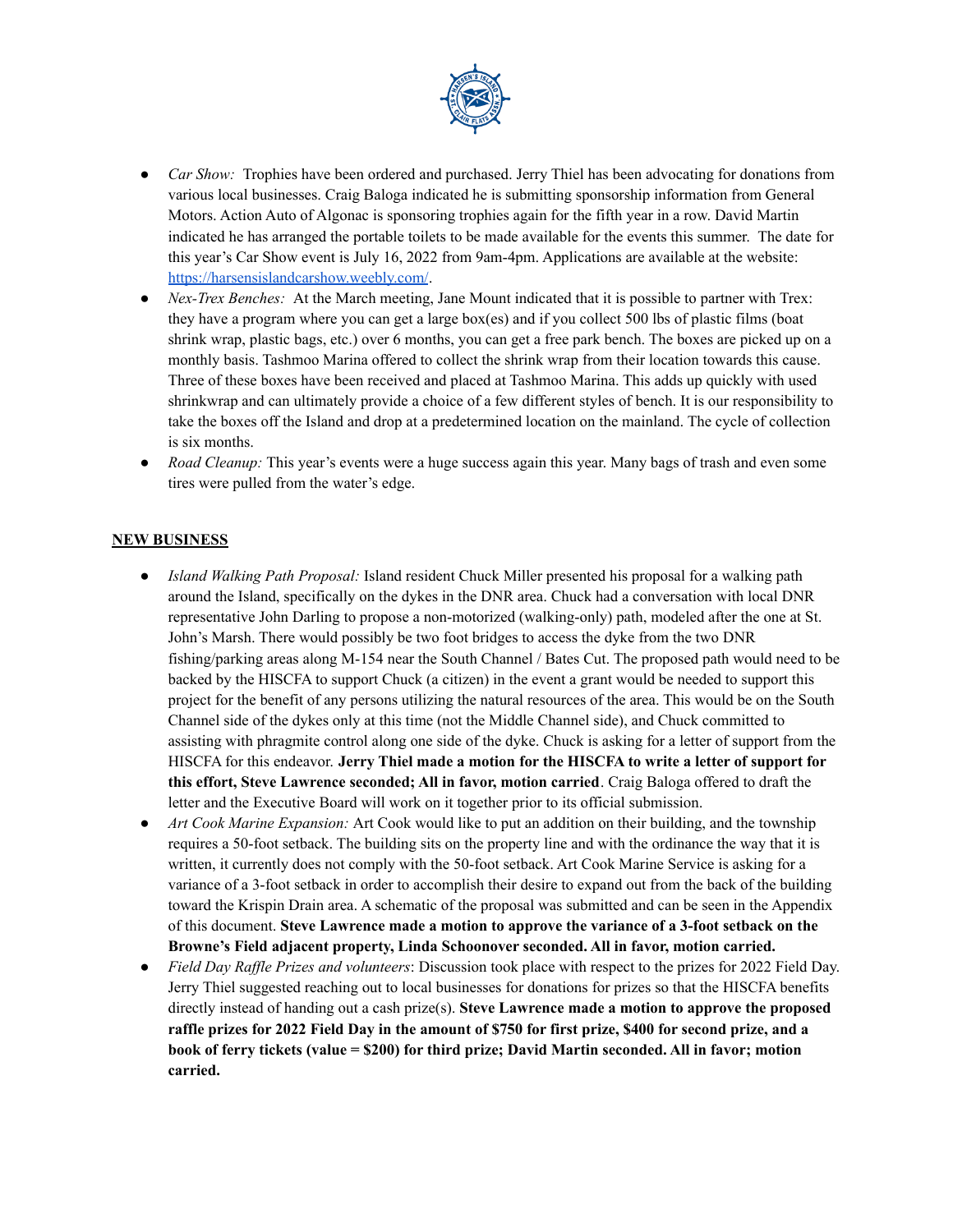

Additional comments from directors or guests:

- $\triangleright$  David Bryson reported that the utility companies are bringing 10-14 trucks every day with a goal of replacing every pole on the Island (including cross-arms, insulators, etc.). He asked for everyone's patience while CAF works through that traffic.
- $\triangledown$  The first annual Summer Kickoff Bash takes place on May 21, 2022 at the Harsen's Island Lions. Tickets are \$5 in advance or \$7 at the door. Please contact Dennis Szymanski or Melissa Morrison for tickets. There will be a band, beer, and other activities.
- ✔ Harold Stieber indicated he has the liquor license application on Police Chief Koach's desk for approval.
- $\triangleright$  Linda Schoonover is asking for leads on vendors for Field Day. Please get with Linda if you would like to participate or have any information on possible vendors.
- $\triangleright$  June 25th will be the Shred Event at Browne's Field along with Trunk-to-Trunk taking place on the same day.

Next meeting will be Saturday, June 11, 2022 at **9:00 am** at the Harsen's Island Lions Hall.

**Jerry Thiel made the motion to adjourn; Steve Lawrence seconded. All in favor; meeting adjourned at 10:27 am.**

Respectfully submitted,

Melanie Most, Recording Secretary

[MelanieM@hiscfa.org](mailto:MelanieM@hiscfa.org)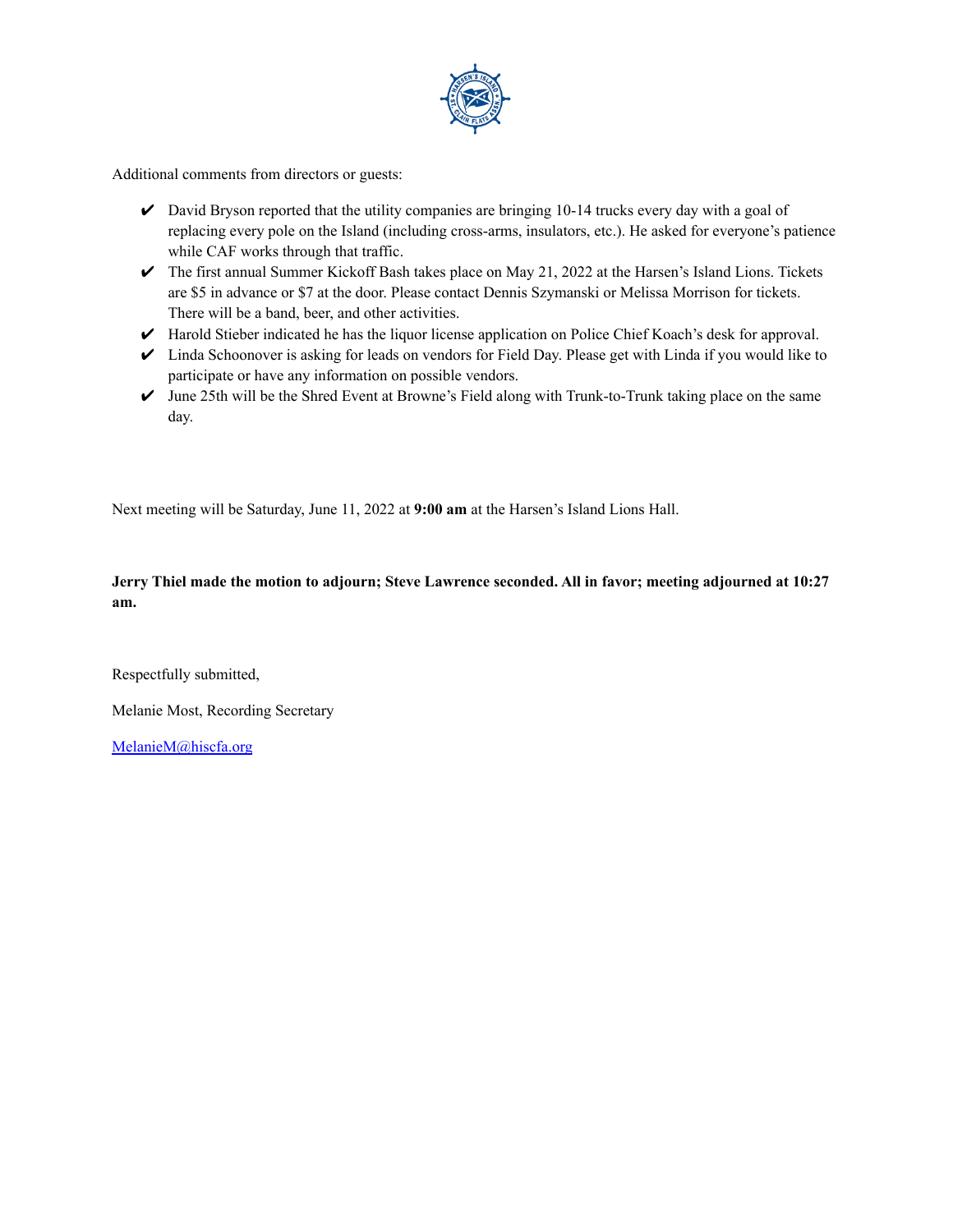

# APPENDIX

Fire Department Incident Reports for Harsen's Island (April 2022)

Proposed Setback / Building at Art Cook Marine Service / Adjacent to Browne's Field Property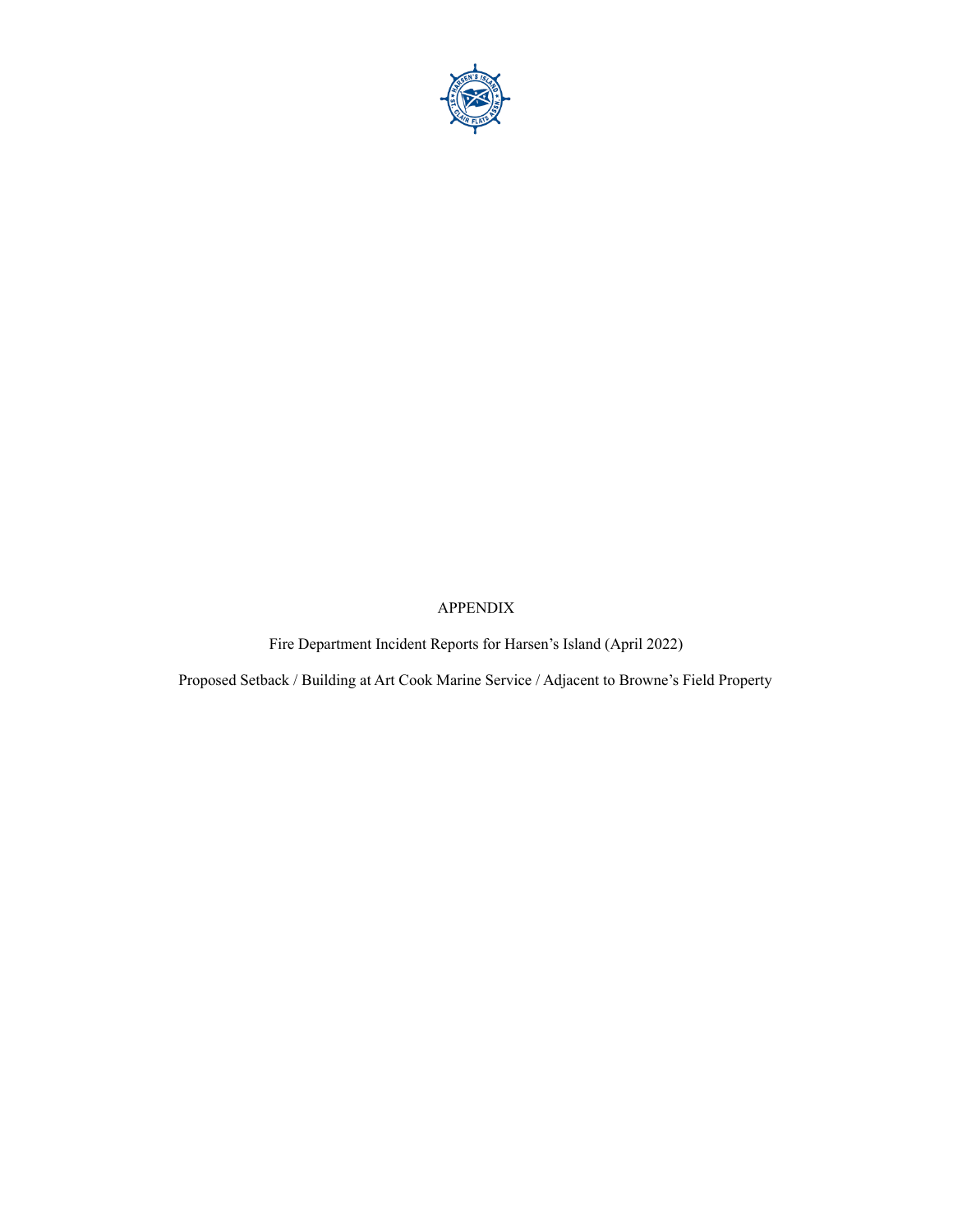

# **Clay Township Fire & EMS**

Clay Township, MI

This report was generated on 5/11/2022 11:38:23 AM

### Breakdown by Major Incident Types for Date Range

Zone(s): 3 - HARSENS ISLAND | Start Date: 04/01/2022 | End Date: 04/30/2022



| <b>MAJOR INCIDENT TYPE</b>         | # INCIDENTS | % of TOTAL |
|------------------------------------|-------------|------------|
| Rescue & Emergency Medical Service | 8           | 47.06%     |
| <b>Service Call</b>                | Δ           | 23.53%     |
| <b>Good Intent Call</b>            |             | 23.53%     |
| False Alarm & False Call           |             | 5.88%      |
| ΤΩΤΔΙ                              |             | 100%       |

| <b>Detailed Breakdown by Incident Type</b>             |             |            |  |
|--------------------------------------------------------|-------------|------------|--|
| <b>INCIDENT TYPE</b>                                   | # INCIDENTS | % of TOTAL |  |
| 321 - EMS call, excluding vehicle accident with injury |             | 47.06%     |  |
| 554 - Assist invalid                                   |             | 5.88%      |  |
| 561 - Unauthorized burning                             |             | 5.88%      |  |
| 571 - Cover assignment, standby, moveup                |             | 11.76%     |  |
| 631 - Authorized controlled burning                    |             | 23.53%     |  |
| 746 - Carbon monoxide detector activation, no CO       |             | 5.88%      |  |
| <b>TOTAL INCIDENTS:</b>                                |             | 100%       |  |